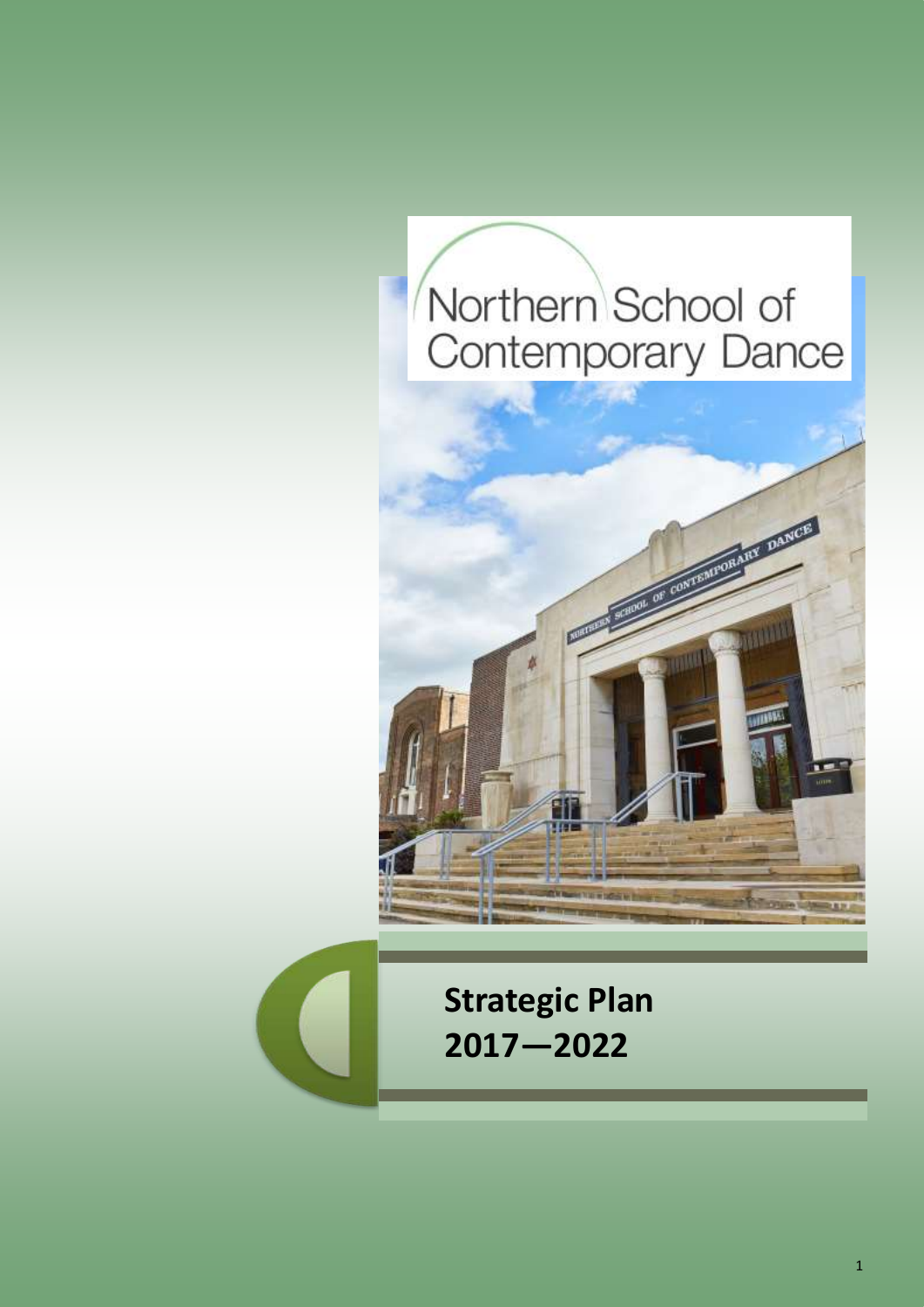Northern School of Contemporary Dance (NSCD) is internationally recognised for the quality of its dance education and training, with over 30% of students coming from outside the UK. Based in the city of Leeds, NSCD provides the only conservatoire/Higher Education(HE) contemporary dance training in the North of England. As well as undergraduate and postgraduate studies we offer Access to HE and are one of nine Centres for Advanced Training nationally, providing pre-vocational study for talented young people. We also offer local recreational community dance courses to people of all ages and abilities. NSCD is committed to providing access to the most talented aspiring dance artists, regardless of background and enable each individual to fulfil their potential.

**NSCD Culture:** The School fosters an inclusive, mutually respectful and generous learning culture; a safe place to take creative risks in developing as artists and individuals. With its **Riley Theatre**, visiting artists and community engagement, NSCD is a dynamic creative hub hosting community classes and supporting the staging and presenting of aspirational and inspiring performances. Student engagement with both professional practitioners and the community is intrinsic to the programme of learning, placing a conservatoire education on the lively interface between art and society. Studying dance for the profession is hard, exacting work and staff have high expectations of students.



Janet Smith MBE Principal & Artistic Director



As Principal and Artistic Director of NSCD I have the greatest pleasure of watching outstanding young performers, choreographers and future dance leaders begin their career paths and emerge into the dance industry.

#### **Current Student Community**

As we prepare the new strategy there is a national recognition of deepening inequality of opportunity to access Higher Education, with hard to reach sectors needing focused response. In this context NSCD can be proud of the progression and success of our diverse student community, and that NSCD performs strongly across the Conservatoire sector in widening participation. In the new plan we will continue to commit to access, using different initiatives to focus on access routes for potential BAME students and for those with physical disability.

#### **Conservatoire of Dance and Drama (CDD)**

NSCD is one of eight partner institutions forming the Conservatoire of Dance and Drama, the others being Bristol Old Vic Theatre School, Central School of Ballet, LAMDA, London Contemporary Dance School, RADA and The Rambert School of Ballet and Contemporary Dance. The University of Kent currently validates NSCD's qualifications and CDD will submit an application to be awarded Taught Degree Awarding Powers in April 2017. NSCD's strategy aligns to the CDD strategy and we contribute to and are represented on the CDD Board and Leadership Board through NSCD's governance and leadership. There is cross institutional collaboration, representation and support for staff and students at all levels, and creative initiatives between institutions.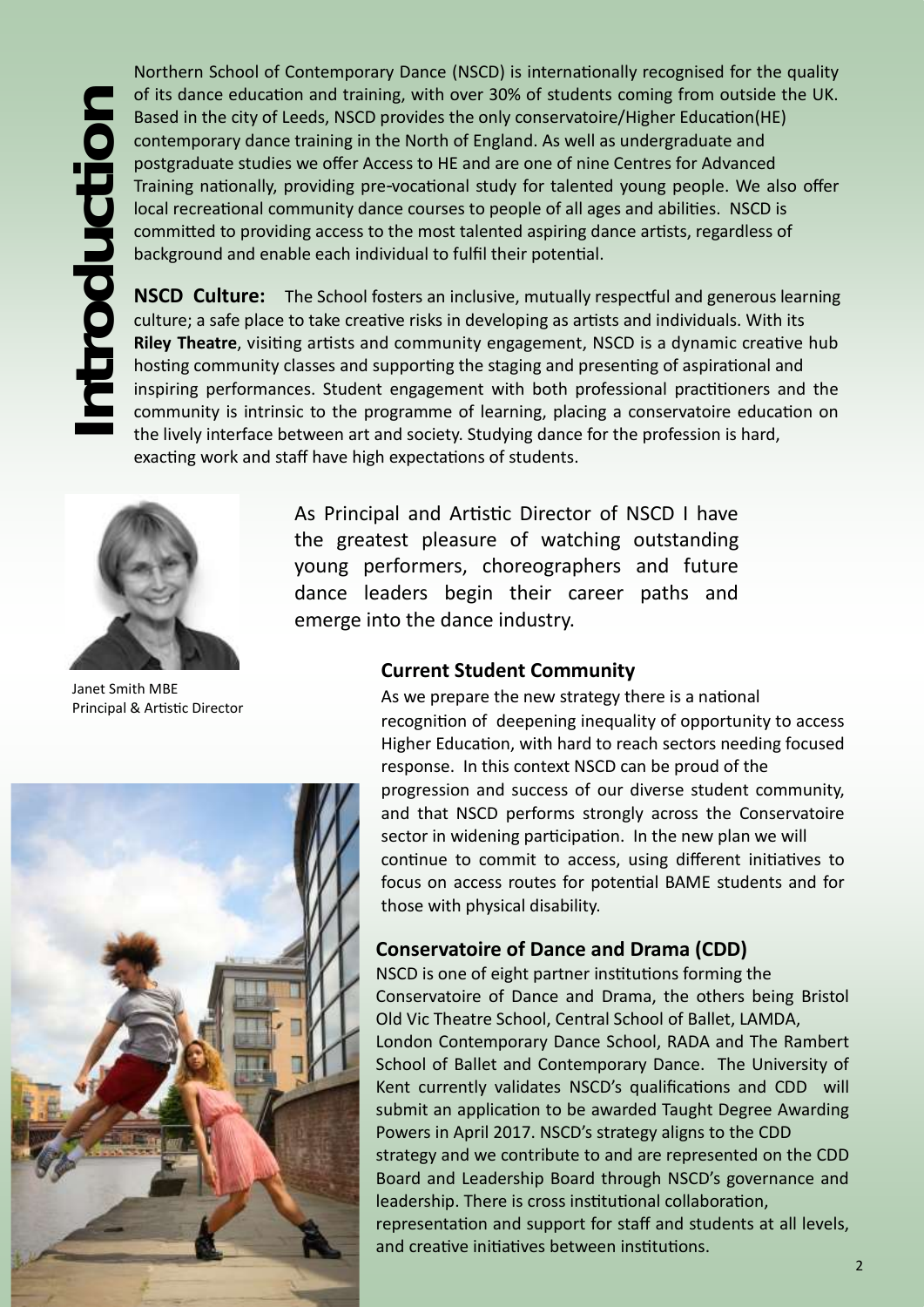

#### **Context for the 2017-22 Strategy**

A new strategy to take the School through to 2022 has been developed to supersede the current plan, in response to recent significant changes in the external geopolitical climate and in the Higher Education funding

environment that bring challenge and uncertainties. As a small specialist provider with a distinctive educational offer, we have taken a timely opportunity to review our

mission, values and core aims, to ensure NSCD remains future facing, flexible and adaptable in responding to both challenges and opportunities ahead.



#### **Achievements of the 2014-18 Strategic Plan**

NSCD's previous plan focused on future facing organisational and educational development, and Investment in student support. Student opportunity and professional development was extended to increase engagement with dance industry professionals and the community. Through the period of the plan new management and organisational structures were embedded, along with an ethos that fosters leadership at all levels. Cross-departmental collaboration has holistically unified separate departments. During this period inclusive learning has been nurtured across the School with respect for difference and everyone values the enrichment diversity brings to the creative life of NSCD. Student services and academic support have evolved rapidly to the highest standards, investment in career preparation and graduate artist investment has grown and the student voice is embedded in the school's ongoing development. Through these measures and through ensuring excellent teaching and access to tutors, learner support and high quality facilities, we responded effectively to the government's shift to a commercial/consumer model for education provision.



NSCD has from its inception been a place of imagination and innovation with dance and education at its heart. Our creative, dedicated staff team is responsive to challenge, and despite the uncertainties of a challenging environment for arts education, there are many opportunities to move forward as a leader at this time. Our strongest asset is the talent of our staff, student and graduates and the difference they are making as artists and leaders.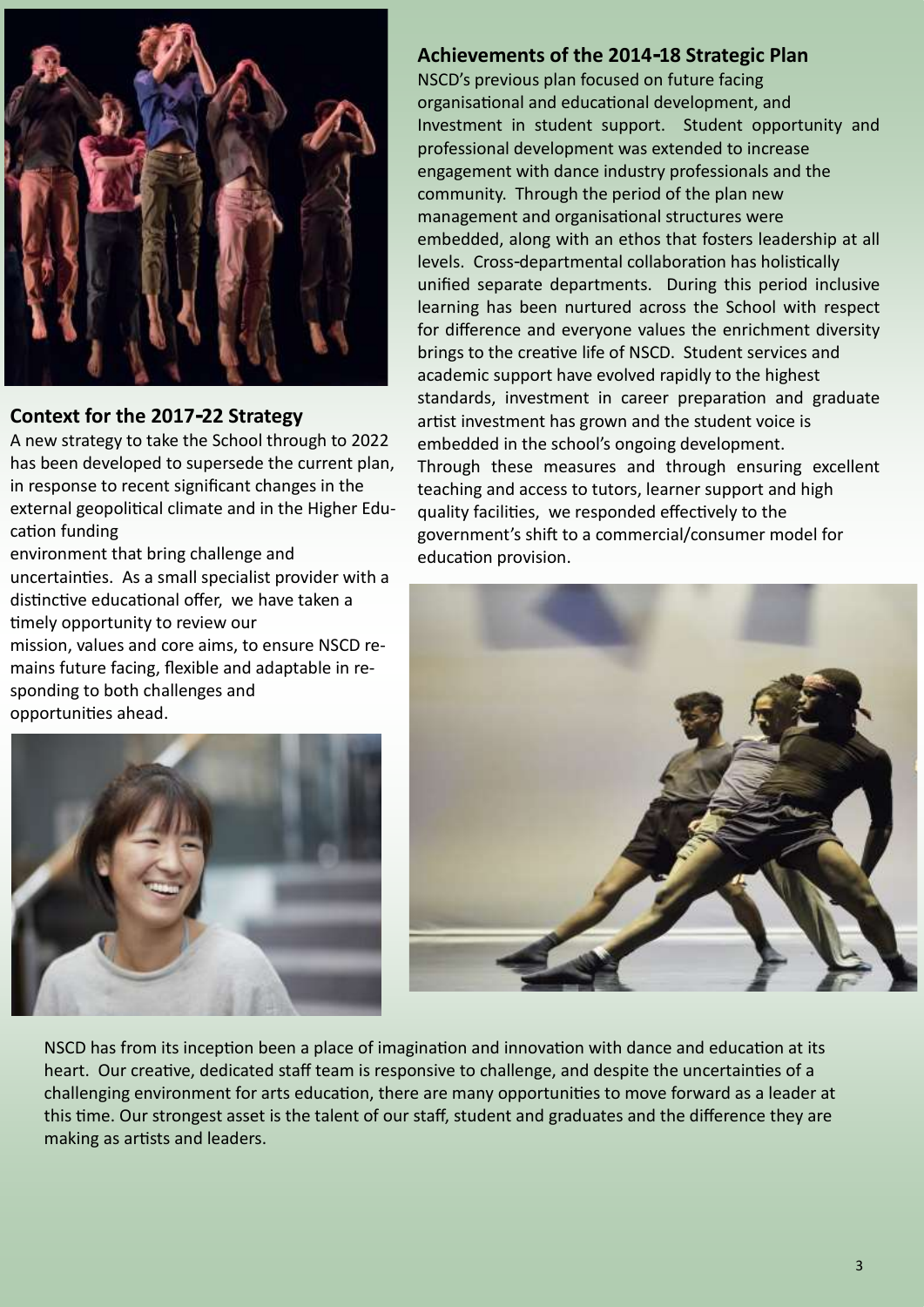30%

of NSCD students are from outside the UK

Student Retention rate of

96%

One of the highest in a UK HEI

NSCD graduates in work or further professional training 6 months after graduation



Achieved our target a financial surplus of

3%

# 67%

of new NSCD students have a family income of less than 42K (source: enrolment data 2016/17)



of NSCD undergraduate students achieved a 2:1 or above (Source: achievement data 2016)

We have supported professional artists with 105days

of rehearsal space in 2016

#### Founded in

1985 On a site with two Grade 2 listed buildings

Student Satisfaction Source NSS student survey(2016) 89%



Bilateral agreements with European Institutions through Erasmus+, to support student and staff exchanges

Source UNISTATS (2016)<br>Ranked **Top**3out of 85

Source: Guardian UK University league tables for Dance and Drama (2017)

We provide pathways to creative learning for

300+

Source: L&P registration data (2016)

We exceed HESA (2016) benchmark for enrolment of students from BAME<br>backgrounds in creative subjects by:





of our CAT participants have a means tested funded grant. Source: CAT registration data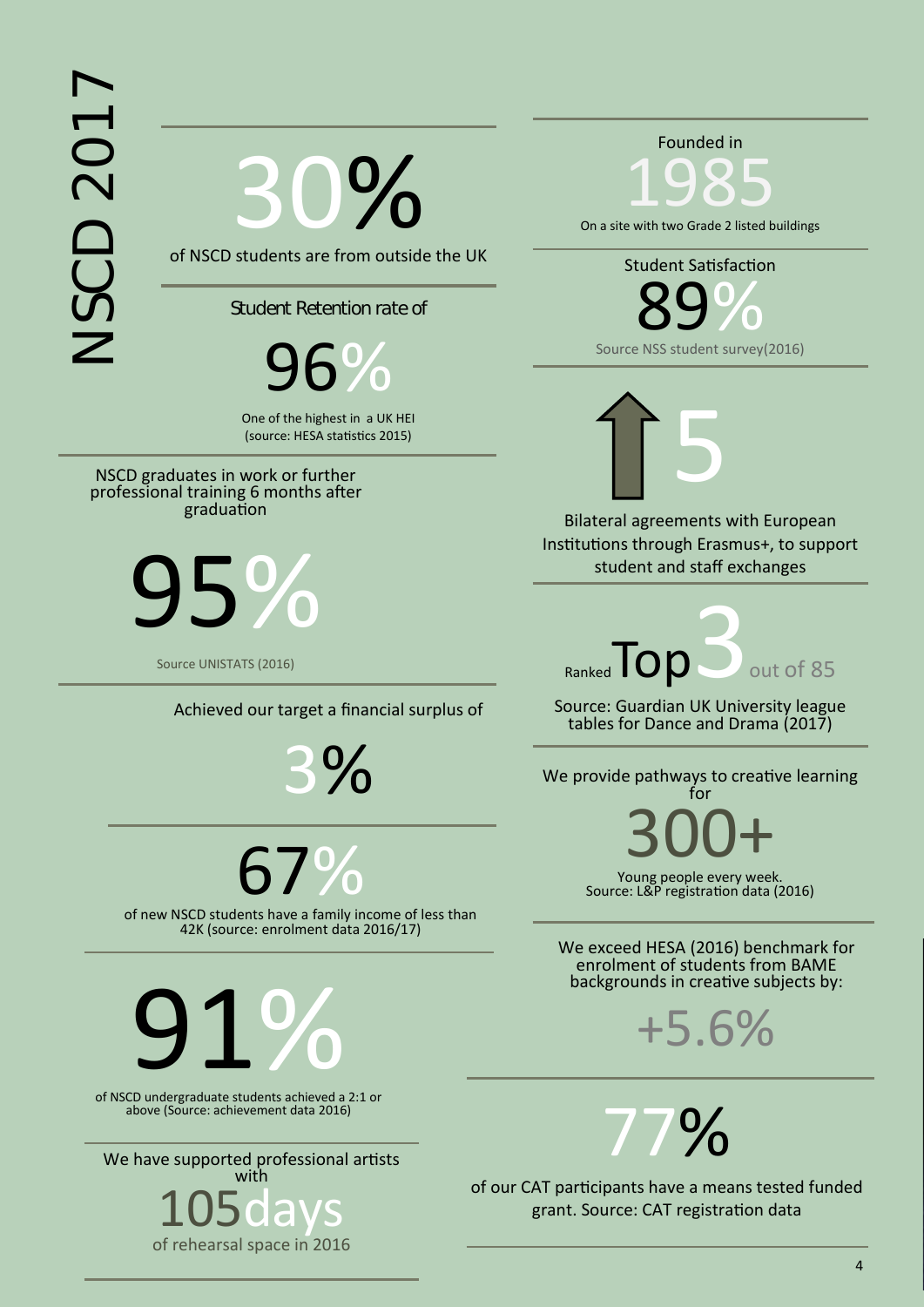Because of the nature of the school's business, we have a range of stakeholders. Each one of these has a different relationship to us, all of whom have different expectations.

Our mission and vision puts relationships at the heart of what we do. Therefore our new strategy sets out what our different stakeholders can expect from their interactions with the school.

## Our Staff can expect:

- $\Rightarrow$  An open, responsive and positive culture, in which all are valued and can contribute to developing NSCD.
- $\Rightarrow$  Professional development support and encouragement in innovation
- $\Rightarrow$  Transparency in the recruitment of high quality staff
- $\Rightarrow$  Support, guidance and mentoring towards the very best practice
- $\Rightarrow$  Support for research, collaboration and development opportunities that help staff to be the very best that they can be
- $\Rightarrow$  That we will celebrate the contribution they make to the school's achievements and successes of the students

## Our Students will receive:

- An intellectually inspiring and Innovative curricular informed by currency of the subject through research
- $\Rightarrow$  Exciting, creative and inspiring learning opportunities which place the students at the heart of the learning experience
- Excellence in teaching led by the very best artists and academics who will help them to access opportunities and make informed choices about their future
- The very best facilities to support learning and development
- Access to high quality innovative performances and professional network opportunities
- Support of the highest quality during their time as a student and when they join our alumni

## Alongside our Partnerships and Communities, we will be:

- $\Rightarrow$  Collaborative
- $\Rightarrow$  Mutually respectful
- $\Rightarrow$  Working together for the benefit of dance and arts education



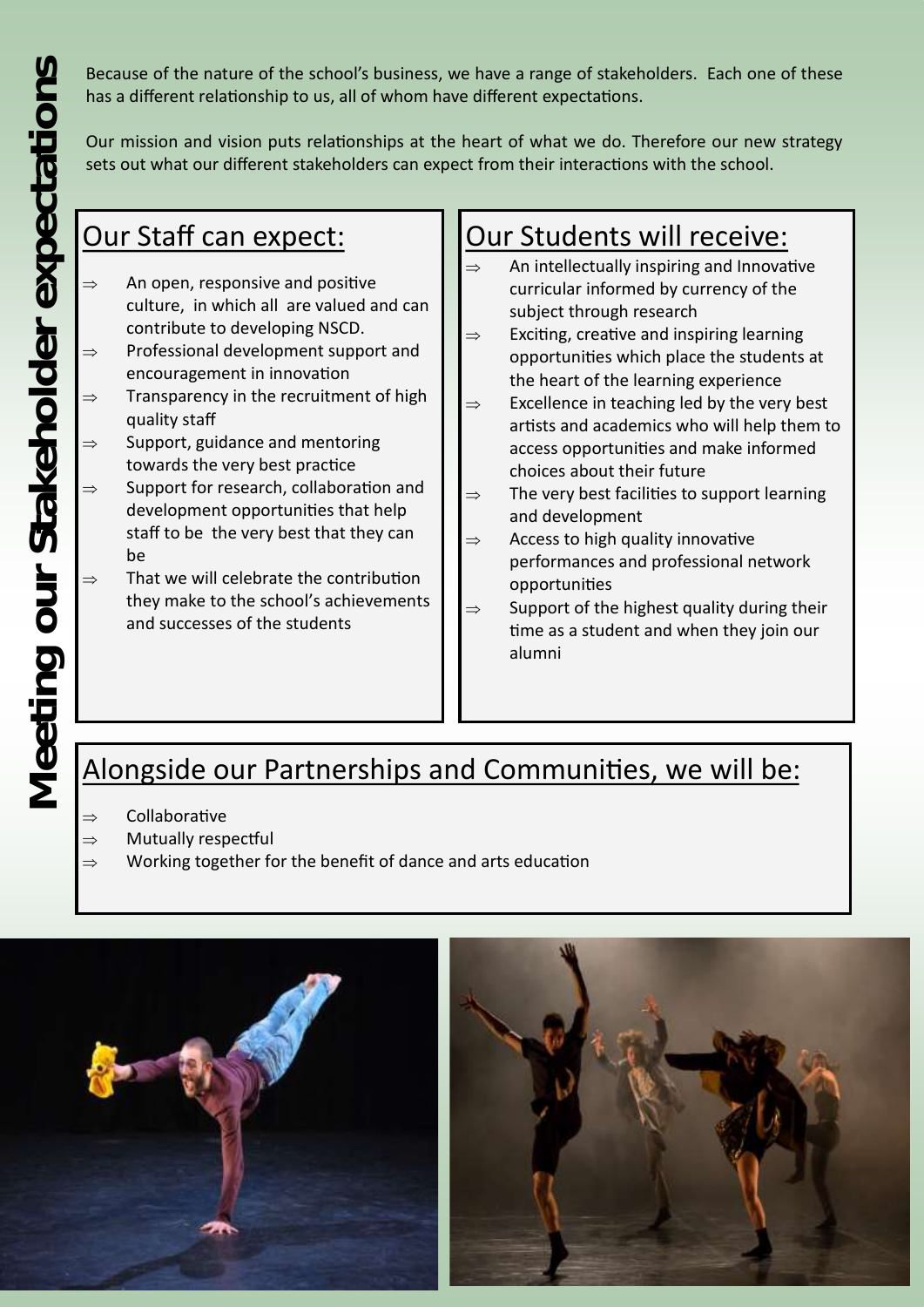## **NSCD Strategic plan 2017-2022 at a glance**

**VISION**

**A world leading centre for dance education and development**

| $\overline{a}$ |
|----------------|
| $\overline{e}$ |
| $\overline{C}$ |
| p              |
| a <sub>i</sub> |
| $\overline{d}$ |
| r <sub>6</sub> |
| t              |
| d              |

ur mission is to provide n inspirational learning xperience, from first ontact through into the rofession, enabling spiring dance artists, and ance professionals. egardless of background, shape the future of ance.

- **dance education**
- CORE⊃ To be world leading for<br>
<u>CORE alance education</u><br>
<u>CORE</u><br>
<u>CORE dance</u><br>
<u>CORE development</u><br>
<u>CORE centre</u><br>
CORE<br>
CORE<br>
CORE<br>
CORE<br>
COREC<br>
COREC<br>
COREC<br>
COREC<br>
COREC<br>
COREC<br>
COREC<br>
COREC<br>
COREC<br>
COREC<br>
COREC<br>
COREC<br> **To be world leading for**
- **dance** 
	- **development**
	- **To be a world leading**
	- **centre**

## **Our Values**

#### We Value:

- $\Rightarrow$  The transforming power of dance and arts education, to uplift, inspire, stimulate our emotions and help us create a tolerant and cohesive society
- $\Rightarrow$  Inclusive learning and collaboration in a spirit of mutual respect and generosity.
- $\Rightarrow$  Curiosity, self-reflection and open-mindedness
- $\Rightarrow$  Creative risk taking, innovation and investment in on-going artist and art form development
- $\Rightarrow$  Aspiration, self motivation and dedication in striving for excellence
- $\Rightarrow$  Diversity our differences as well as the things that we have in common, and that diversity inspires creativity and enriches our lives
- $\Rightarrow$  Our relationship to local, regional, national and international communities and the wider dance ecology
- $\Rightarrow$  The nurturing and investment that leads to independence and resilience
- $\Rightarrow$  Using resources in a way that is responsible and environmentally sustainable

|  | <b>Developmental ambitions</b><br>and priorities | $\Rightarrow$<br>$\Rightarrow$<br>$\Rightarrow$                  | Internationalisation, curriculum development and expansion of<br>provision<br>Embedding Research and development into the core of the school<br>business<br>Developing Partnership, Leadership, Visibility and Reputation                                                                                                         |
|--|--------------------------------------------------|------------------------------------------------------------------|-----------------------------------------------------------------------------------------------------------------------------------------------------------------------------------------------------------------------------------------------------------------------------------------------------------------------------------|
|  | <b>Financial Ambitions</b><br>and priorities     | $\Rightarrow$<br>$\Rightarrow$<br>$\Rightarrow$<br>$\Rightarrow$ | Expand and enhance the estate<br>Ensure that all resources are developed and utilised to fully<br>support the ambitions of the School<br>Maintain the Economic and Financial Sustainability of the School<br>within the context of an uncertain external economic and funding<br>climate<br>Application of a fundraising strategy |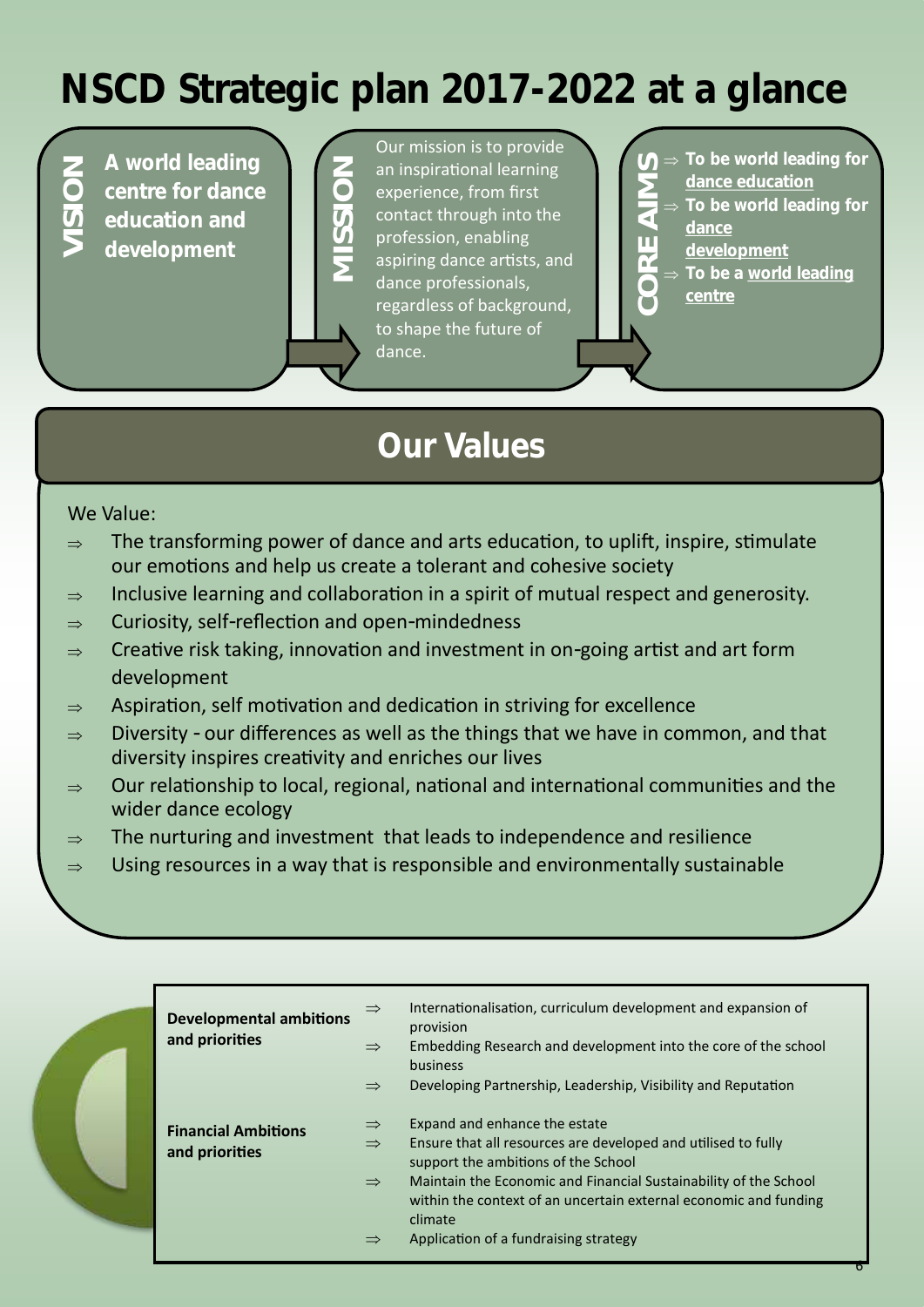# **Vision**

## A world leading centre for dance education and development

# **Mission**

To provide an inspirational learning experience, from first contact through into the profession, enabling aspiring dance artists, and dance professionals, regardless of background, to shape the future of dance.

# **Values**

#### We value:

- $\Rightarrow$  The transforming power of dance and arts education, to uplift, inspire, stimulate our emotions and help us create a tolerant and cohesive society.
- $\Rightarrow$  Inclusive learning and collaboration in a spirit of mutual respect and generosity.
- $\Rightarrow$  Curiosity, self-reflection and open-mindedness
- $\Rightarrow$  Creative risk taking, innovation and investment in on-going artist and art form development
- $\Rightarrow$  Aspiration, self motivation and dedication in striving for excellence
- $\Rightarrow$  Diversity our differences as well as the things that we have in common, and that diversity inspires creativity and enriches our lives
- $\Rightarrow$  Our relationship to local, regional, national and international communities and the wider dance ecology
- $\Rightarrow$  The nurturing and investment that leads to independence and resilience
- $\Rightarrow$  Using resources in a way that is responsible and environmentally sustainable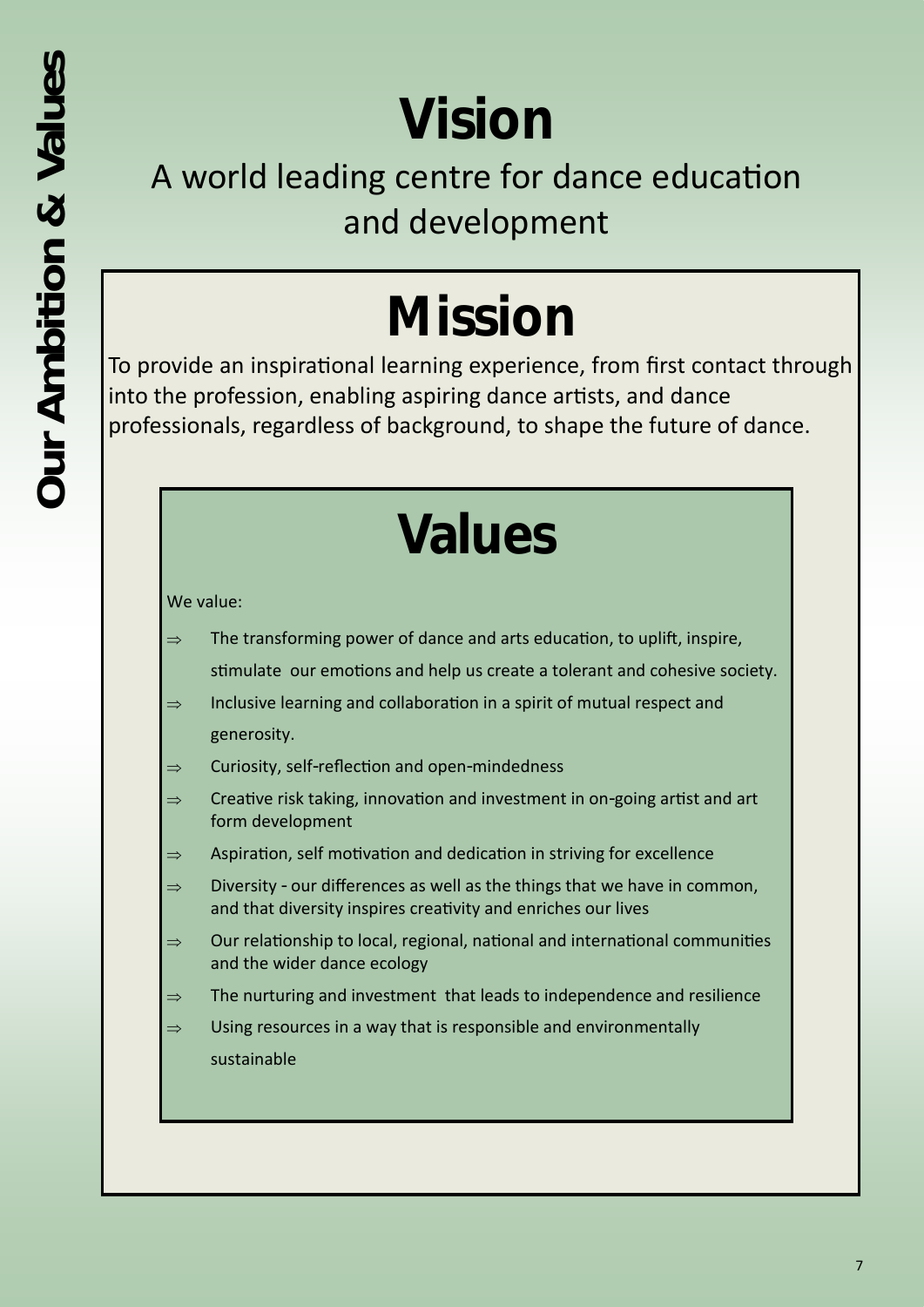## **Introduction**

Education enables human beings to understand the world around us and the talents within us, so that we can become fulfilled individual and active, compassionate citizens (Robinson & Aronica, 2016). At NSCD we stimulate a lifelong thirst for knowledge and learning and encourage a curious, pioneering, innovative and independent attitude and an aspiration to achieve success. We are committed to developing dance artists of the future who will be able to shape the art form in all its possibilities. We aim to do this through the currency of a curriculum and pedagogical approaches that are both informed and enhanced by research and development. We will build our Technology-Enhanced Learning infrastructure to support new platforms for learning, exploration, creation and dissemination.



## **Objectives**

- CA1.1 Recruit the most talented students nationally and globally and provide the learning environment that nurtures future creative performers, innovators and leaders.
- CA1.2 Target Communities through knowledge exchange and outreach provision in order to raise aspiration and widen participation from communities with low levels of engagement in HE study
- $\Rightarrow$  CA1.3 Respond to, anticipate and contribute to the evolving dance ecology in developing a flexible portfolio of learning and professional development programmes.
- $\Rightarrow$  CA1.4 Ensure that learning and research is at the heart of our practice, promoting excellence and supporting innovation in Learning and Teaching
- $\Rightarrow$  CA1.5 Enrich the learning environment and process through equipping graduates to engender and champion inclusion, equality and diversity within the dance industry and profession
- $\Rightarrow$  CA1.6 Invest in our facilities and technology and provide world leading dance education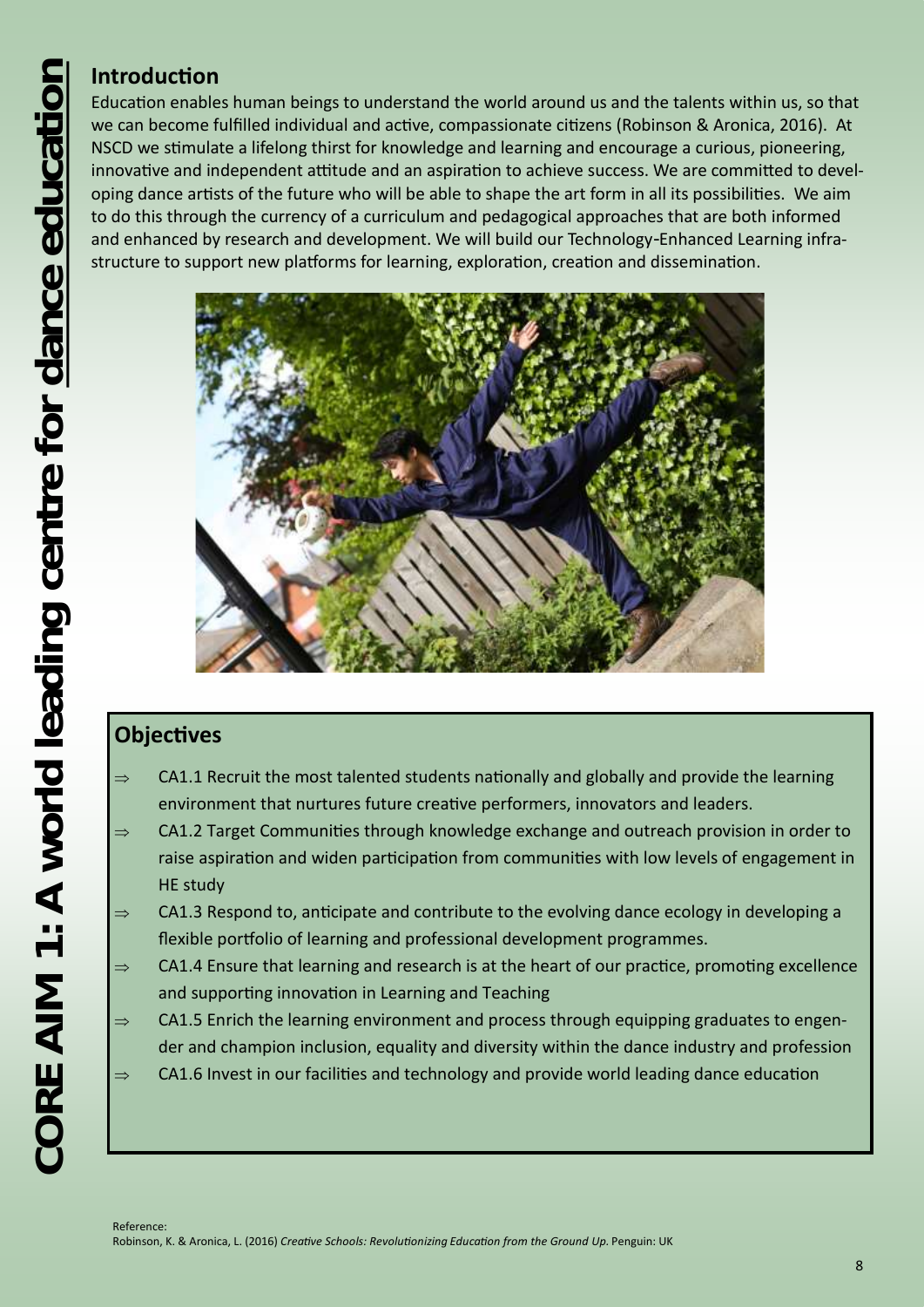### **Teaching, Learning and Assessment**

At all levels of the School, Learning, Teaching and Assessment are at the core of NSCD's business. We have a clear and collective sense of what we want to achieve as a learning provider. We aim to equip our students with excellent dance specialist skills but also with critical and enquiring minds, knowledge transfer capabilities and further life skills to enable them to reach their full potential as resilient dance artists with sustainable careers. Central to an effective student learning experience is the teaching, learning and assessment which takes place within programmes, through enrichment activities and in professional networks or industry related exchanges. The education that we provide combines technical rigour and discipline with the invitation to be creative and innovative. We will continue to offer pathways that can be personalised to give young artists the skills and tools they need in order to forge their own careers in dance. All academic staff are involved in shaping the curriculum design. Its currency comes as a result of staff engagement in their own professional and pedagogic development and working in consultation with artists in the industry. We continue to invest in the technology, resources and facilities to enable learning to develop in new and exciting directions.

## **Research & Scholarly Activity**

The School will build upon the best practice of its staff, their subject expertise, industry connections and passion for making this practice even better as a result of continued professional development (Scholarly Activity). The School will invest in staff Research and Scholarly activity to support high quality and inspirational teaching, skills development, external engagement with other partners and knowledge transfer. We encourage staff to engage in research and/or scholarship that supports the development of future artists and the art form.

NSCD will identify areas of **research-led practice,** that within the art form could be world leading. We are committed to providing a supportive environment for artists to explore practice as research and to provide suitable platforms or networks to share their work. We will ensure that the new knowledge we generate has maximum impact by reaching the widest possible audiences, delivering important reputational benefits and clearly demonstrating the quality and value of our arts practice to potential partners



## **Outstanding Student Learner Experience**

Our commitment to delivering an outstanding student experience is characterised by delivering a distinctive curriculum that is innovative, forward-looking and practical, fostering academic excellence and achievement. We will support this commitment by drawing on our long established and successful partnerships with industry, business and the voluntary and public sectors, both locally and around the world.



## **Graduate Attributes & Employability**

We want all our students to leave NSCD equipped as artists and dance professionals to contribute well and make their mark on society. This may be through further professional training opportunities, entering employment or as entrepreneurs (creating employment). We are responding well to a shift in culture from a minimal awareness of employability and a sense that careers guidance is secondary to the student experience. Over the last 5 years, NSCD has built a strong foundation in acceptance of the role employability plays in developing the future capabilities of our students, and that it is a shared responsibility of all connected to the School. Employability continues to be is at the heart of our curriculum, where its content and delivery is work-related and through opportunities for students to apply knowledge transfer through real 'lived' experiences, and placements.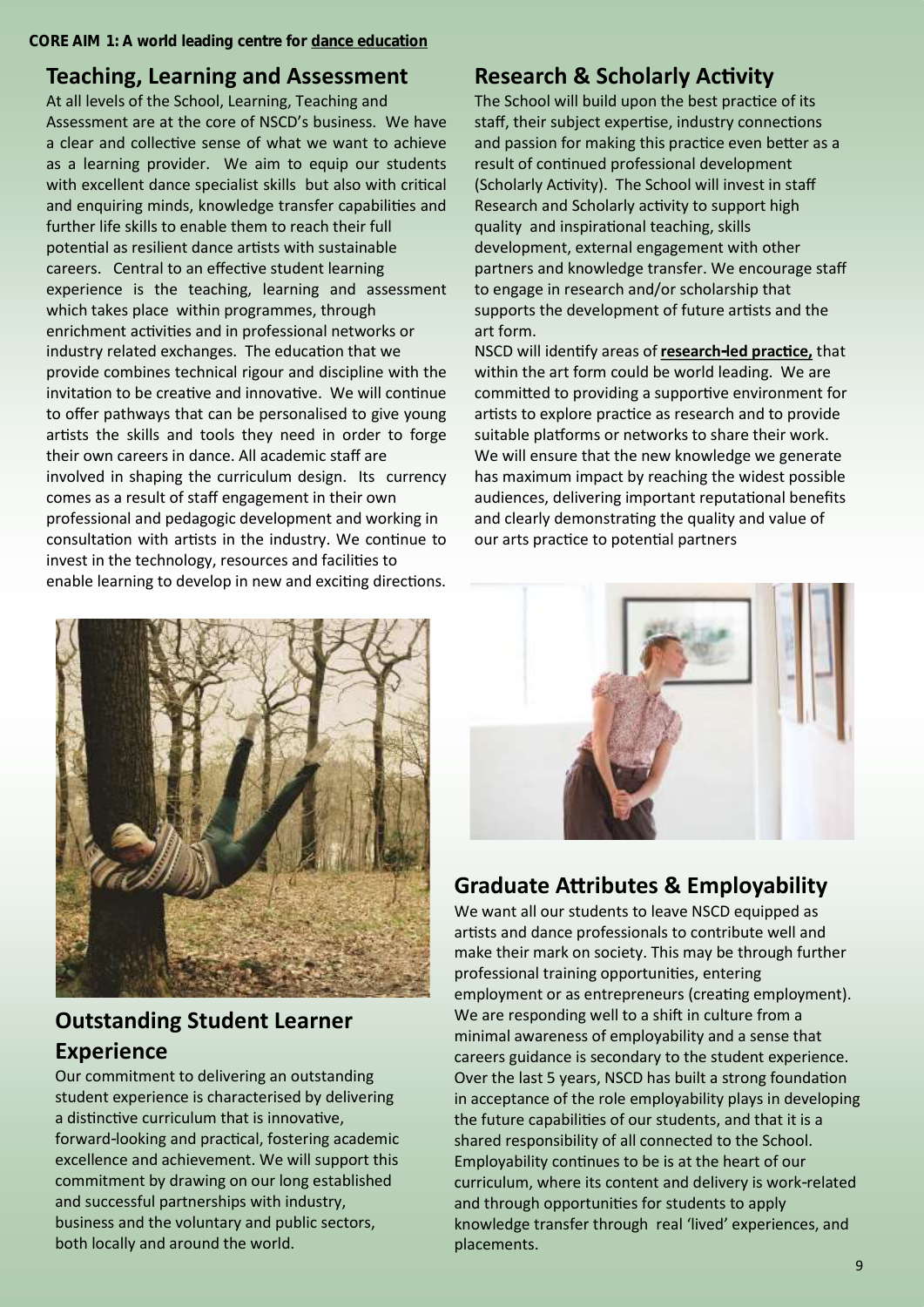

## **Learning and Participation**

Integral to our mission at NSCD is widening participation and creating access routes into dance at all levels. NSCD Learning and Participation offers a first point of engagement and involvement with the Learning and Participation programmes will enhance fitness, self esteem, relationships, confidence and develop the sensibilities of participants. We want to ensure that we are opening the doors to dance for everyone. We aim to remove barriers to participation particularly for young people who find themselves at a disadvantage due to their background, socio economic circumstances, race, sexuality or physicality. We will identify and target under represented groups, to encourage engagement and the highest level of expectations in achieving potential. We are committed to offering a range of excellent courses, activities and performance opportunities that provide progression routes that can lead ultimately through to the profession.

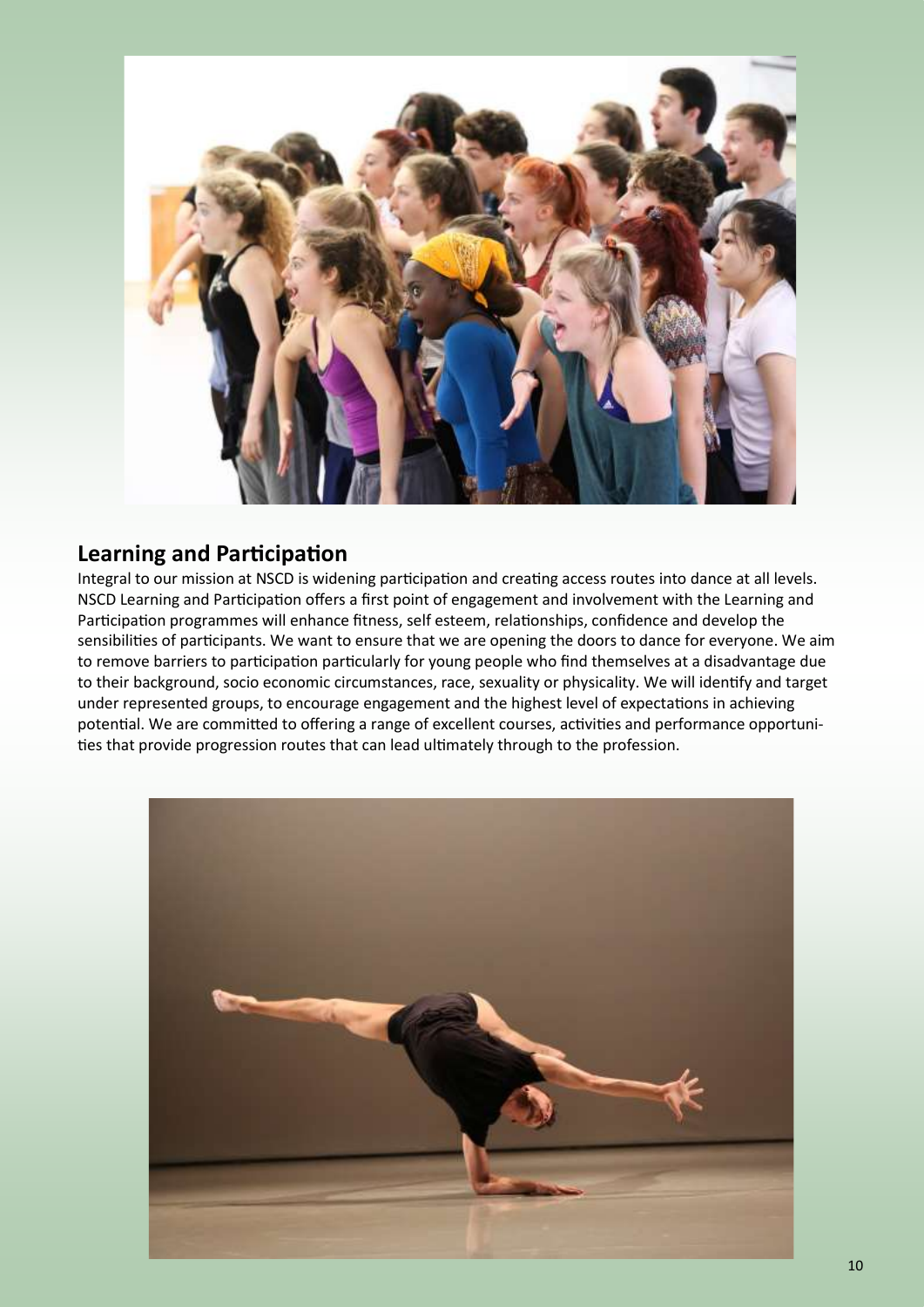## **CORE AIM 1: Performance measures and targets**

| <b>KPIs</b>                                                                                                                 | <b>Measures</b>                                                                                                                                                                                                                                                                                                                                                                                                                                                                                                                                                                                                                                                                                                                                           | <b>Targets</b>                                                                                                                                                                                                                                                                                                                                                                                                                                                                                                                                                                                                                                                                                                                                        |
|-----------------------------------------------------------------------------------------------------------------------------|-----------------------------------------------------------------------------------------------------------------------------------------------------------------------------------------------------------------------------------------------------------------------------------------------------------------------------------------------------------------------------------------------------------------------------------------------------------------------------------------------------------------------------------------------------------------------------------------------------------------------------------------------------------------------------------------------------------------------------------------------------------|-------------------------------------------------------------------------------------------------------------------------------------------------------------------------------------------------------------------------------------------------------------------------------------------------------------------------------------------------------------------------------------------------------------------------------------------------------------------------------------------------------------------------------------------------------------------------------------------------------------------------------------------------------------------------------------------------------------------------------------------------------|
| <b>Teaching excellence</b><br>Innovative, inclusive, Inspiring<br>learning environment<br><b>Research informed teaching</b> | % Engagement with course evaluation<br>surveys including NSS<br>% Good Honours Degrees achieved<br>% Student Retention<br>Faculty reports on peer review and<br>teaching observation outcomes<br><b>Programme Annual Monitoring Reports</b><br>Evidence of successful introduction of<br>innovative practice in curricula content<br>and/or delivery, e.g. case studies of<br>impact<br><b>External Examiners' reports</b><br>External organisation and feedback<br>through their involvement with<br>assessments<br><b>TEF Matrices</b><br>Scholarly CPD activity discussed through<br>staff appraisals<br>HESA equality and diversity data<br>Arts Council grant application reports<br><b>Number of National Dance Awards</b><br><b>DLHE</b> reporting | .Increase NSS score for 'the Teaching on my<br>Course' & NSS score for 'Assessment & Feedback'<br>.Increase number of staff with teaching related<br>qualifications and/or HEA accreditation<br>. Improved support and guidance for students<br>relating to key use of a VLE (Moodle) from 2017<br>.Review and investment in relevant technologies<br>for key learning activities and consideration of<br>how these might be adapted to promote active<br>learning in line with planned strategic<br>development<br>·Increase engagement in research activity<br>•Dissemination of practice based research through<br>artefacts, conference presentations and<br>publications<br>*Develop knowledge potential through cross CDD<br>student engagement |
| <b>Student Recruitment and</b><br><b>Retention</b>                                                                          | Performance against overall student<br>enrolment target<br>Enrolment data from widening participa-<br>tion<br>Admissions data                                                                                                                                                                                                                                                                                                                                                                                                                                                                                                                                                                                                                             | •Match enrolment projections + 5% •Identify ave-<br>nues for direct entry into programmes .Develop<br>partnerships with potential feeder organisa-<br>tions •Increase number of applications from inter-<br>national students and/or full fee paying students<br>by 45% •Strengthening international partner-<br>ships . Increase applications and enrolment of stu-<br>dents from targeted communities                                                                                                                                                                                                                                                                                                                                               |
| <b>Student Achievement</b>                                                                                                  | % of students who progress onto further<br>study at NSCD<br>% of leavers in employment or further<br>study<br>% of leavers who enter professions<br>connected to the dance industry<br>% of leavers who enter a graduate<br>profession as a result of studying dance                                                                                                                                                                                                                                                                                                                                                                                                                                                                                      | .To be one of the leading training institutions for<br>employability in the UK .Match or exceed Con-<br>servatoire averages .Meet or exceed national<br>benchmark for employability in our subject area                                                                                                                                                                                                                                                                                                                                                                                                                                                                                                                                               |
| <b>Student satisfaction</b>                                                                                                 | <b>Graduate Employability</b><br>NSS Score for Overall Satisfaction,<br>Academic support, Learning resources<br>and organisation & Management<br>Mid way student survey statistics<br>Minutes from Student communications<br>committees<br>No. of complaints to OIA upheld                                                                                                                                                                                                                                                                                                                                                                                                                                                                                | .Maintain or exceed national standards .Improve<br>in-house mirror survey results in areas related to<br>module / course satisfaction .Feedback from em-<br>ployers                                                                                                                                                                                                                                                                                                                                                                                                                                                                                                                                                                                   |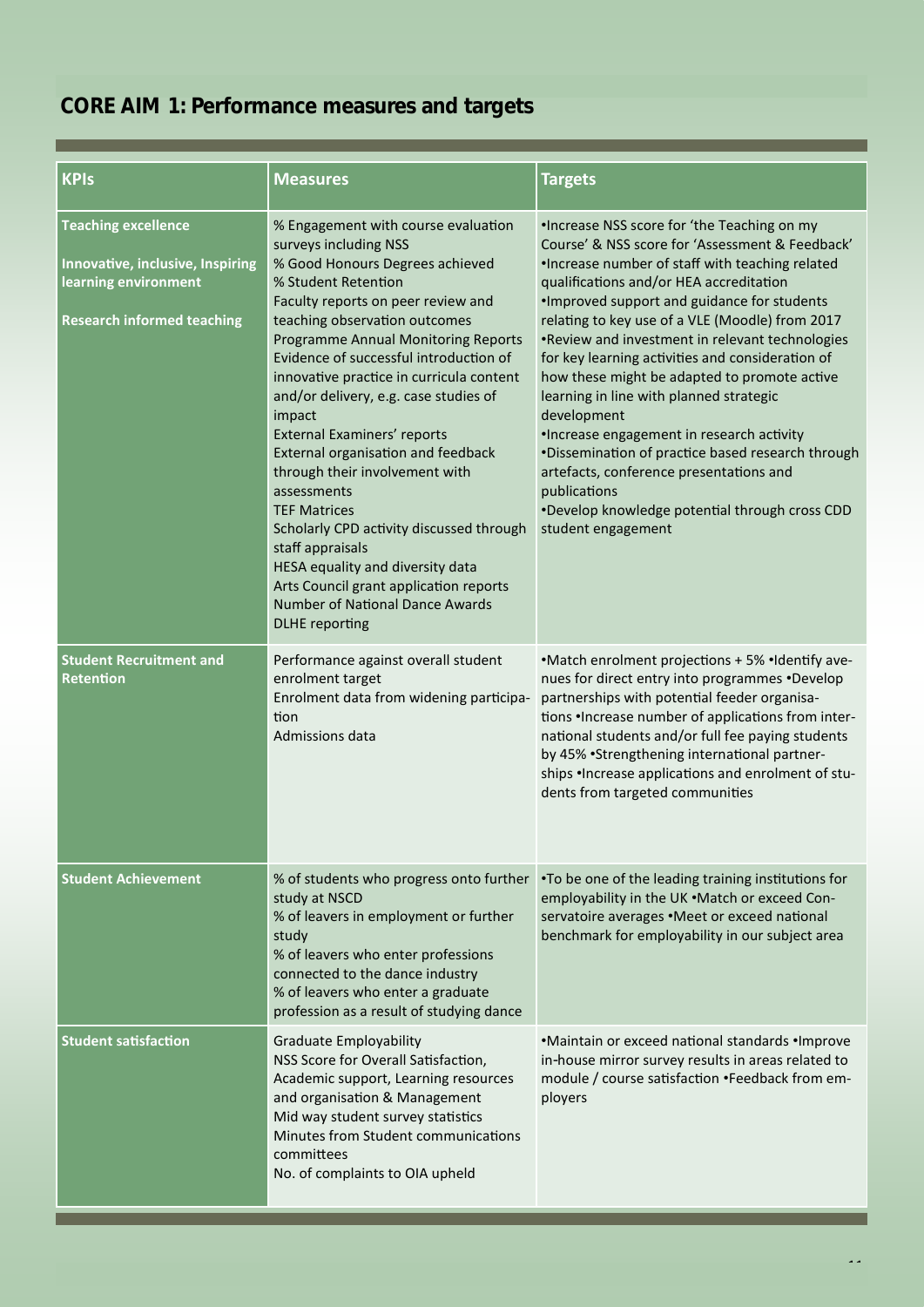## **Introduction**

The school has a culture for nurturing graduates and supporting artists to explore current and future practices. It commissions and produces work that challenges artists and audiences perceptions of dance. The physical and human resources of the school makes an important contribution to the local, national and international dance scene and to the development of the art form. It ensures new ideas and creative output can be generated in the best conditions, supporting the needs of artists. The school has sought ways to programme both professional dance and community performances. Supported by Arts Council project funding NSCD developed Northern Connections and European Connections recently which aspires to deliver a programme that nurtures the art form while building dance audiences. If we are to attract, educate and retain the very best young dancers from around the world to Leeds, it is essential that we provide opportunities for students artists to see innovative work, and to engage with local and visiting national and international artists.

## **Objectives**

- $\Rightarrow$  CA2.1 Commission, programme and offer development opportunities that will ensure our school reflects and celebrates the rich diversity of society.
- $\Rightarrow$  CA2.2 Enrich the global dance ecology with graduates who are excellent performers, creative innovators and leaders.
- $\Rightarrow$  CA2.3 Respond to, anticipate and contribute to the evolving dance ecology in developing a flexible portfolio of learning and professional development programmes.
- $\Rightarrow$  CA2.4 Provide accessible inspiring programming and professional development opportunities that foster the artists and art form to promote excellence.
- $\Rightarrow$  CA2.5 Build new audiences for dance work through programming and investment in a new Customer Relationship Management system (CRM)



## **Professional Development for Artists**

Alongside other vocationally focused conservatoires and academies internationally we recognise the need to continue to support and nurture graduate artists in order to help them bridge into the profession. The School is committed to providing artist development support, providing studio and production/theatre support where possible, drawing from mentoring expertise in the School professional staff body and working in partnership to support creative enterprise, artistic and entrepreneurial development in helping artists to develop sustainable careers. As the organisation moves into the next stage of its development it is appropriate to take a more structured and cohesive approach to providing this type of support and also to seek ways to fund this resource.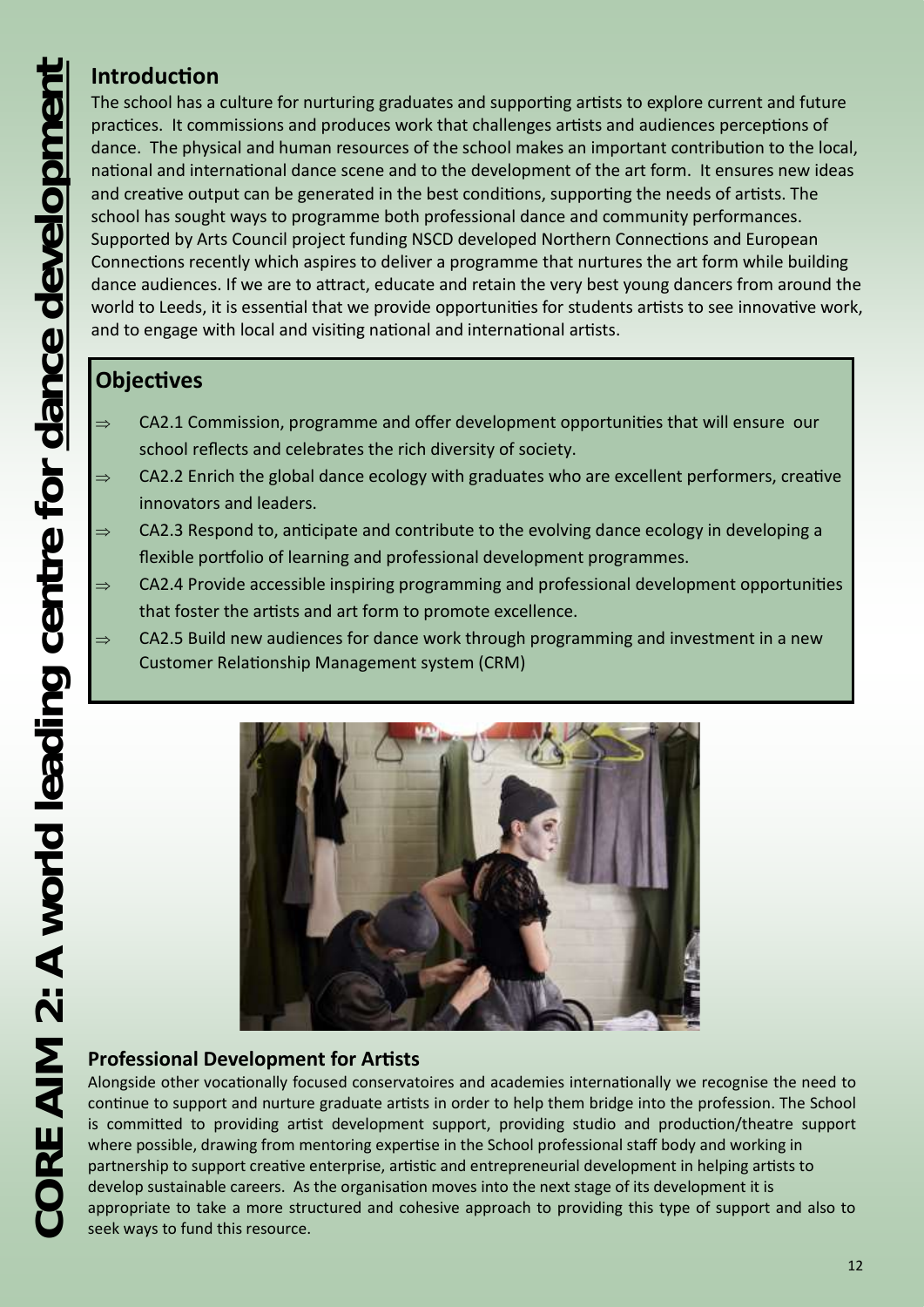### **Riley Theatre**

Central to our provision for the School and serving the local community and wider dance audience is Riley Theatre; a dynamic creative hub and atmospheric performance venue. This inspiring learning and performance space is intrinsic to all our programmes of learning – providing vital performance development practice opportunity and the chance to watch small to mid-scale professional performances of the highest quality.

Through project funding from the Arts Council, Riley Theatre already plays a significant role in offering professional development opportunities to early stage regionally based graduate dance artists, occasional visiting professional performances and hosting celebratory community shows, serving partner organisations including our neighbours, RJC, and Dance United . We will seek to embed artist development and visiting professional performance programming, and to introduce performances for children/family audiences through an application to Arts Council England to become a National Portfolio Organisation. This would allow us consistency of support to develop performance programming and partnerships, promote more artists and companies, increasing and broadening performance provision for Leeds audiences, whist growing new and young audiences. Riley Theatre is a beacon for dance and could grow as a much needed high quality small-scale dance touring venue, supporting the dance ecology.

The theatre is also a place to support and celebrate community achievement through dance and performance, Including the diversity of the community and of dance forms in which our community engages. Community shows bring together dancers from all backgrounds and of all abilities in a performance space where they are all equally valued in a process that builds inclusion and community cohesion.

NSCD is ambitious to consistently programme four strands of work, with strand 3 and 4 requiring external funding:

**1. NSCD School Programme -** Students from the prevocational Centre for Advanced Training programme, our Access to HE, undergraduate and postgraduate programmes present work created with guest choreographers who may be emerging or established artists with a range of aesthetic approaches and choreographic voices. VERVE, our PG performance company, showcases young artists about to step into the profession and presents a distinctive programme of work by UK and European choreographers, before embarking on a national and

European tour.

**2. Community Programme,** including NSCD Community Platforms**.** Work that reflects the diverse community in which we live, develops people, their aspirations and opportunities, and aligns with our vision and values.

**3. Professional Programme** a programme of highly regarded, national and international, small scale work to inspire and inform students, local artists and audiences and help build artist connections, alongside high quality new work produced by northern based emerging artists, supported by NSCCD.

**4. Children/Family Programme**– a programme of high quality dance, circus and physical theatre that has been created specifically with children and families in mind.

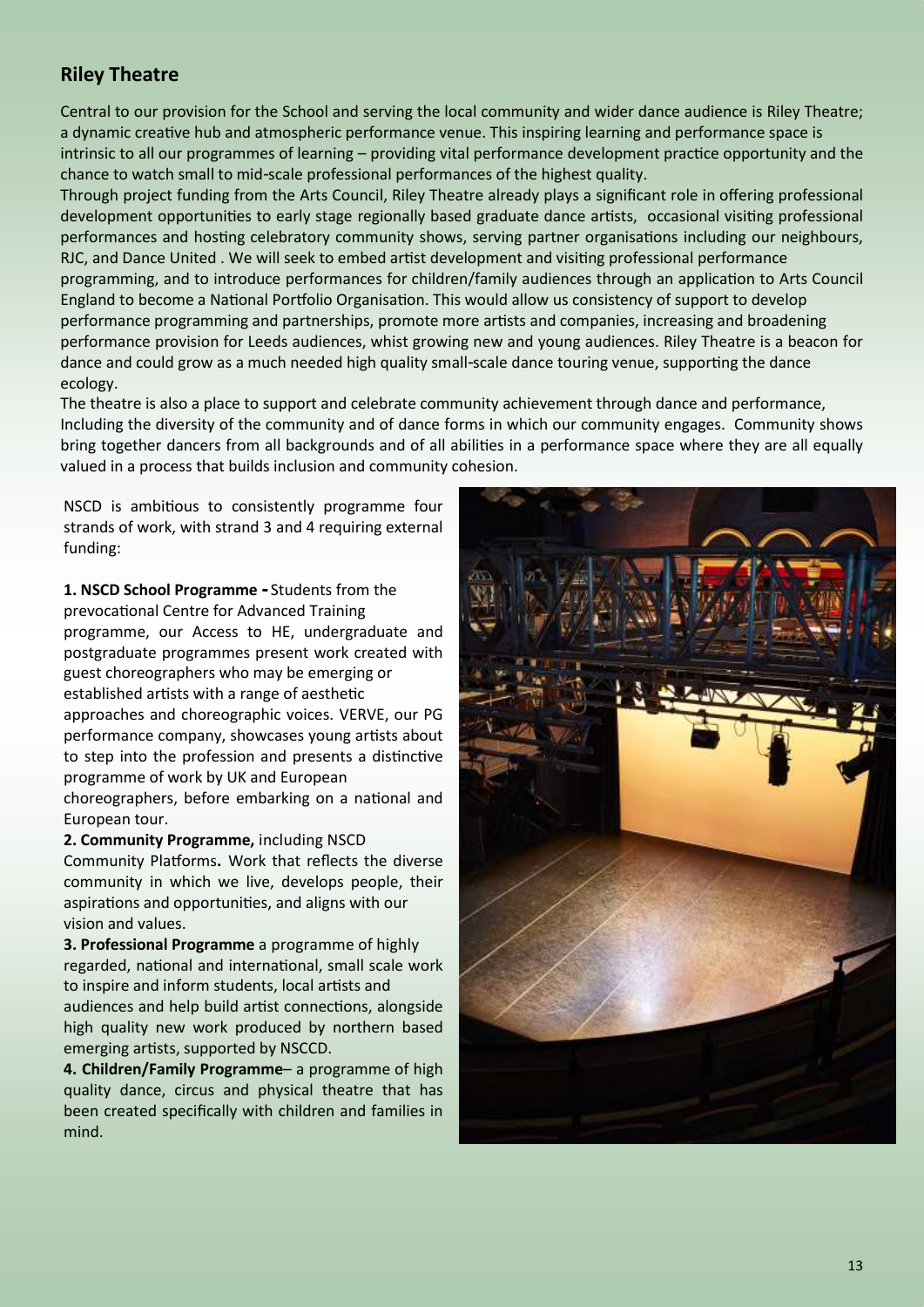

#### **Creative Case for Diversity**

Northern School of Contemporary Dance is a crucible of creativity where artists of all backgrounds meet and engage in artistic creation and collaboration. Art is at the heart of everything that happens at NSCD, it is the point where we come together to share and cross fertilise our ideas.

We create the climate and conditions for innovation and discovery so that every NSCD student can forge their own unique pathway and become the artist they dream of being. These dreams are influenced by broadening horizons and the breaching of barriers and borders. We value and celebrate the cultural enrichment that diversity offers us all and recognise the extraordinary discoveries that are made when people from different perspectives meet and explore through dance.

By auditioning and recruiting locally, regionally, nationally and internationally we seek to bring the world to Leeds and create a student and staff cohort that reflects the rich and complex nature of society. We are not constrained by one specific aesthetic and do not aim to mould performers, instead through an integrated process of technical and creative training we enable students to develop the skills that they need to be imaginative and inspiring artists who will take responsibility for the advancement of their art form.



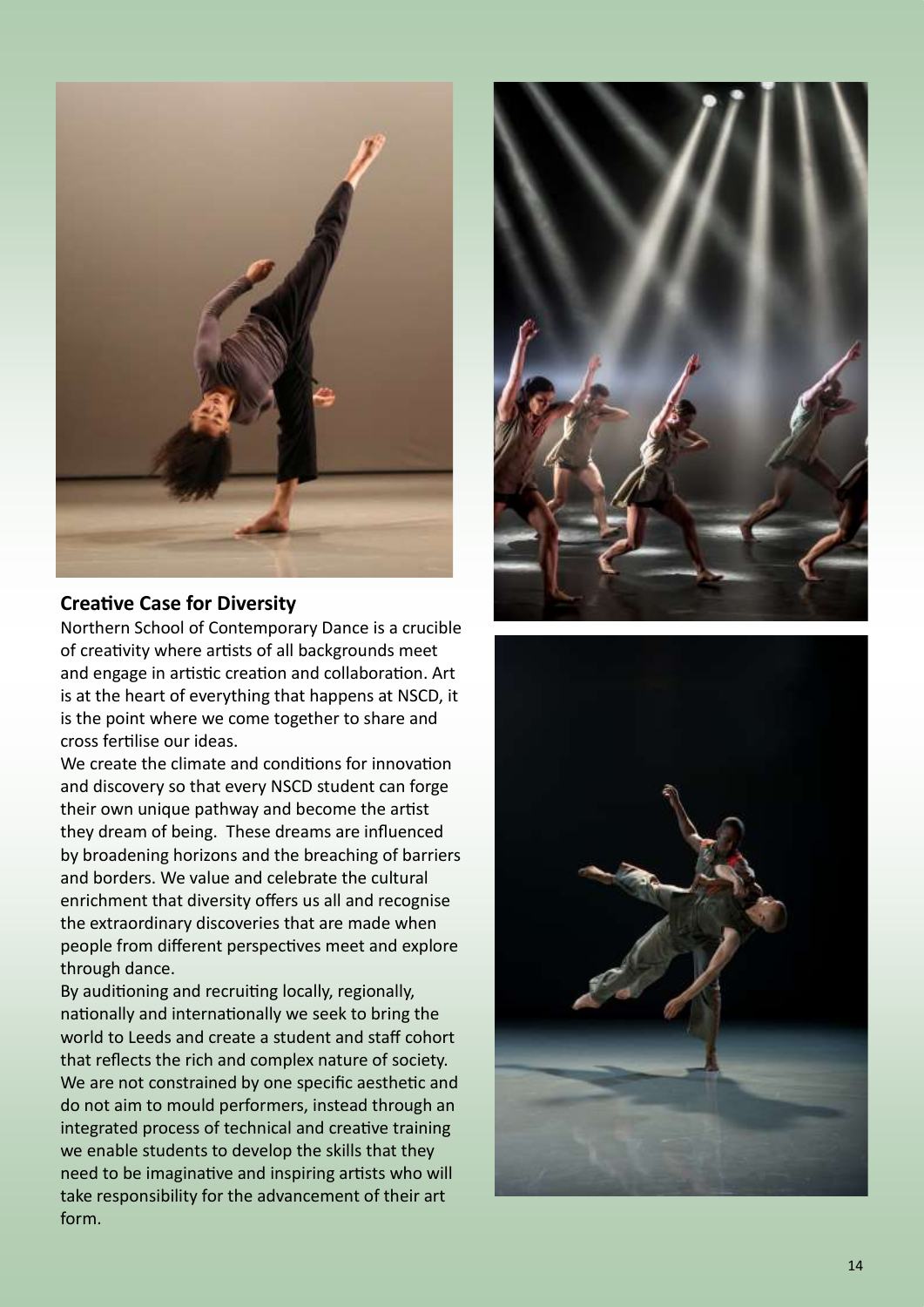## **CORE AIM 2: Performance measures and targets**

| <b>KPIs</b>                                                                                                                                                                                | <b>Measures</b>                                                                                                                                                                                                                                                                                                                               | <b>Targets</b>                                                                                                                                                                                                                                                                                                                                                                                                                                                          |
|--------------------------------------------------------------------------------------------------------------------------------------------------------------------------------------------|-----------------------------------------------------------------------------------------------------------------------------------------------------------------------------------------------------------------------------------------------------------------------------------------------------------------------------------------------|-------------------------------------------------------------------------------------------------------------------------------------------------------------------------------------------------------------------------------------------------------------------------------------------------------------------------------------------------------------------------------------------------------------------------------------------------------------------------|
| <b>Riley Programming</b>                                                                                                                                                                   | % of in-house student platforms<br>programmed<br>% of collaborative student exchang-<br>es programmed<br>% of community, family & children<br>focused performances<br><b>Audiences numbers</b><br>Audience feedback<br>Critical reviews and artists feedback                                                                                  | •Maintain the level and number of<br>diverse / quality programmes that<br>the school presents<br>•Build audience capacity and income<br>generation<br>.Implement a CRM system to<br>support audience communication<br>and management                                                                                                                                                                                                                                    |
| <b>Professional development</b><br>maximize exploitation of the<br>schools' physical and intellectual<br>assets to support the physical<br>resourcing mentoring of artist de-<br>velopment | % of staff applying for professional<br>development opportunities<br>% of graduates connected to the<br>artist in residence scheme<br>Development support and<br>showcasing data<br>Progression of artists                                                                                                                                    | •Utilise the artist in residence to<br>develop further strategies for the<br>professional development of<br>graduates<br>•Further develop ways in which<br>artists connect to the school's core<br>business in support of space being<br>given to them                                                                                                                                                                                                                  |
| To maximize exploitation of the<br>school resources and build capacity<br>to diversify income streams, build<br>partnerships and develop enter-<br>prise opportunities                     | Number of increased partnerships<br>and stakeholders monitored by CRM<br>% of increase in income revenue<br>Audit of shared resource<br>Contribution<br>Feedback and acknowledgement<br>from partnerships<br>% of additional small grant applica-<br>tions and NPO application<br>Increased income generated from<br>collaborative programmes | • Achieve National Portfolio<br>Organisation<br>• offer distinctive aspirational and<br>inspirational dance programming.<br>*Develop an international summer<br>school with 'bite sized' courses to<br>support income generation<br>•Develop collaborative programmes<br>to support income generation and<br>shared resources<br>•To prioritise specific small grant<br>applications<br>•Use grant finder support to alert<br>ourselves to potential funding<br>streams |
| Developing new audiences for<br>dance through a Customer<br><b>Relationship Management system</b><br>(CRM)                                                                                 | Increased audience numbers<br>Increased revenue through Box<br>office<br><b>CRM</b> analytics<br>Marketing analysis through 'hits and<br>clicks' data<br>Response to advertising                                                                                                                                                              | *Achieve growth in positive news<br>stories which support core<br>messages<br>•Capitalise on cross-marketing<br>through our venue, artist and<br>company partnerships<br>.Host other activities related to our<br>work<br>•Use social media to capture<br>performer reflection and<br>empowerment                                                                                                                                                                       |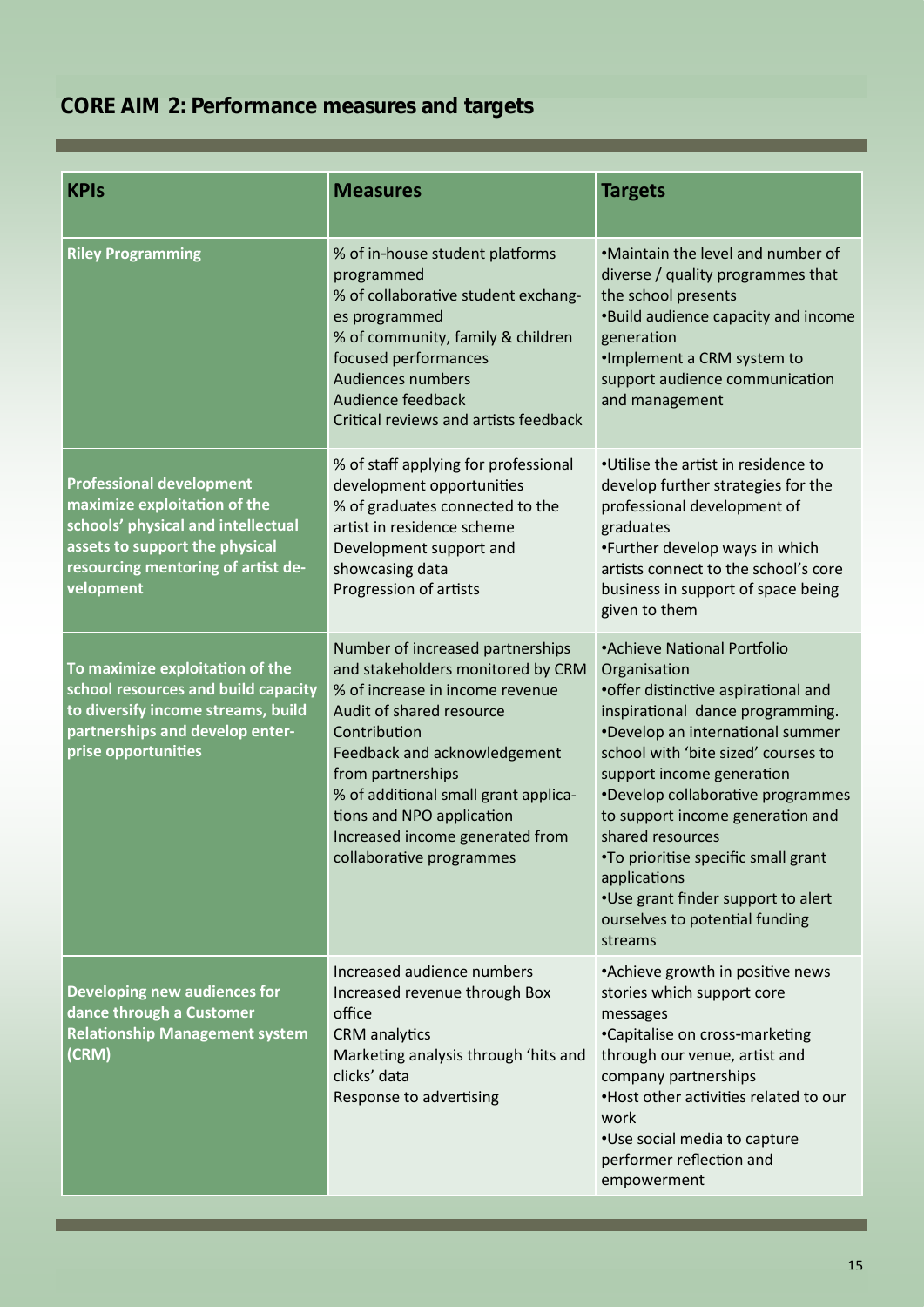### **Introduction**

Pivotal in NSCD's development as a provider of internationally recognised vocational dance education is an open, reflective and receptive culture empowering leadership at all levels. Underpinning our ambition as a global beacon of excellence is investment in developing future dance leaders that are creative, open, collaborative and culturally aware. We foster and celebrate achievement in leadership in our students, staff and alumni – an increasingly international community.

NSCD provides a dynamic meeting point between students, dance industry professionals and our communities, which represents in microcosm the distinctive meeting place the School inhabits between Dance, Education and Community. Through advocacy and partnership NSCD will foster widening understanding of the place of dance in our communities and education and its transformative power in peoples' lives. We aim to support increased access to dance education for children and young people in England and Wales.

We will continue to develop collaborative partnerships and exploit opportunities that enable us to grow and support ongoing development of dance education and professional practice to support a sustainable dance



## **Objectives**

- $\Rightarrow$  CA3.1 Explore and create CPD provision to foster leadership development for dance and arts professionals
- $\Rightarrow$  C3.2 Develop partnerships with like-minded institutions and arts organisations to support trans-national student, staff and artist mobility in advancing knowledge exchange, research and creative enterprise
- $\Rightarrow$  C3.3 Further share the benefit of our creative dance hub through the use of our resources, including digital technology, to engage with new audiences and communities
- $\Rightarrow$  CA3.4 Establish NSCD's position as a leading European centre for dance education and development through innovative professional dance programmes, building European partnerships, and develop projects and events that promote excellence and innovation.
- $\Rightarrow$  C3.5 Work as a Northern advocate for access to dance education and its impact in transforming lives
- $\Rightarrow$  C3.6 Provide shared leadership for formal initiatives to develop excellence in dance
- $\Rightarrow$  C3.7 Explore models of transnational programme delivery
- $\Rightarrow$  C3.8 Strengthen our brand recognition and promote the achievements of students, graduates and staff to increase visibility and recognition for excellence in the global dance industry. Develop projects and programmes and through partnership host events that promote excellence and innovation in performance and research and the ongoing development of dance education and professional practice.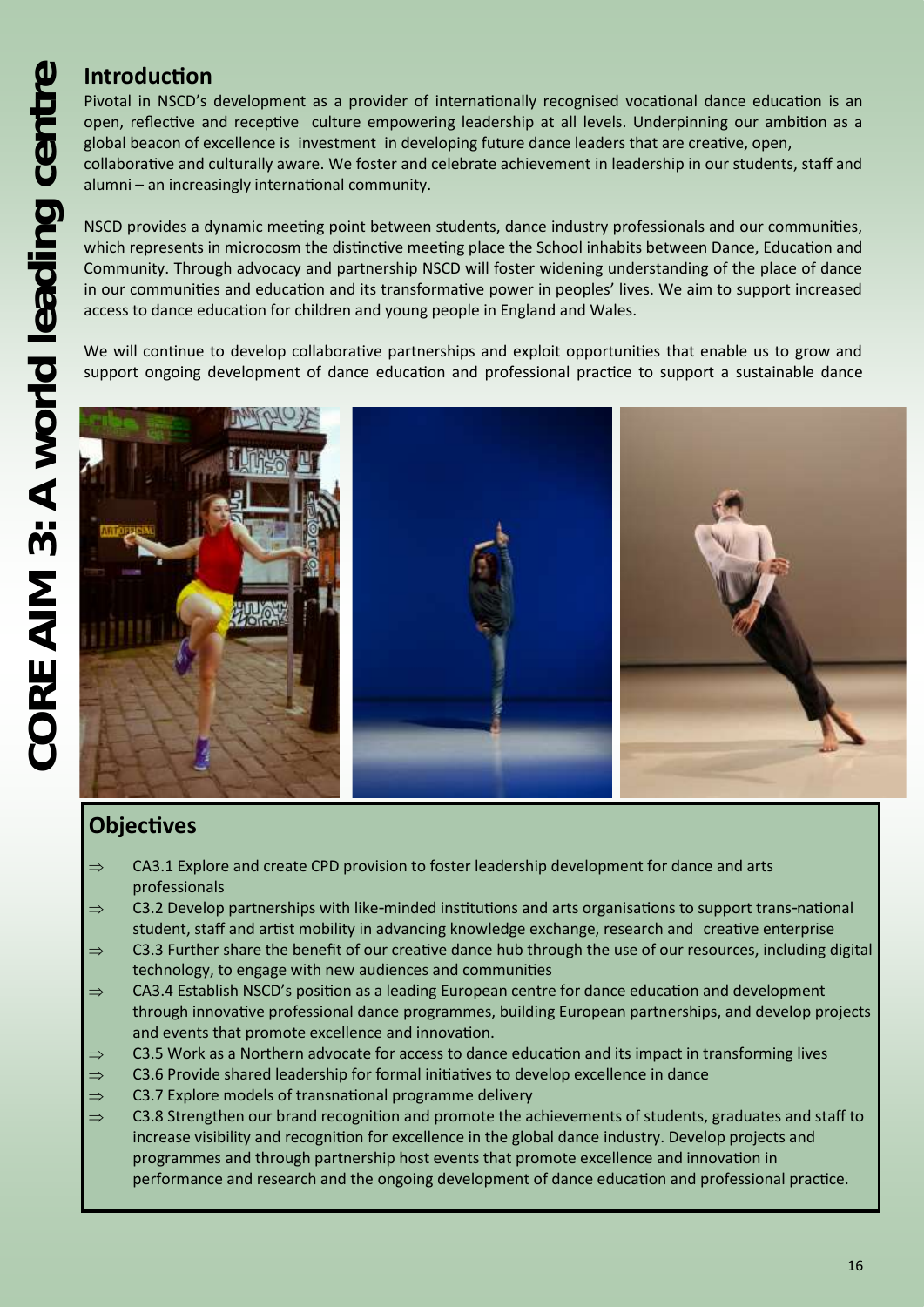## **CORE AIM 3: Performance measures and targets**

| <b>KPIs</b>                                                                    | <b>Measures</b>                                                                                                                                                                                                                                                                               | <b>Targets</b>                                                                                                                                                                                                                                                                                         |
|--------------------------------------------------------------------------------|-----------------------------------------------------------------------------------------------------------------------------------------------------------------------------------------------------------------------------------------------------------------------------------------------|--------------------------------------------------------------------------------------------------------------------------------------------------------------------------------------------------------------------------------------------------------------------------------------------------------|
| Growth and quality of outputs<br>from partnerships exchanges and<br>research   | <b>Number and quality of partnerships</b><br><b>Exchanges achieved and outcomes</b><br><b>Impact of outcomes</b><br><b>Research generated</b>                                                                                                                                                 | • Achieve new European and<br>international partnership<br>• Increase exchanges and impact<br>. Increase online audiences and<br>communities<br>• New research outcomes                                                                                                                                |
| Knowledge exchange and public<br>engagement impact                             | <b>Participant and audience</b><br>engagement<br><b>Feedback on quality</b><br><b>Resource provision for artists</b><br><b>Income</b>                                                                                                                                                         | ·Increase audience/participant<br>numbers from 2015/16<br>• Effective collection and response<br>to high quality feedback.<br>•Maintain/increase positive<br>feedback<br>• Ensure optimum provision to<br>support quality<br>·Increase income from 2015/16                                             |
| <b>Partnership and shared leadership</b><br>in advocacy and formal initiatives | <b>Engagement in shared Leadership</b><br>for Leeds Dance Partnership and<br>contribution to EU City of Culture<br>and presence<br><b>Continuation and impact of Chil-</b><br>dren's and Young Person's North-<br>ern Network. Number of partici-<br>pants, events and learning out-<br>comes | •Events/programme delivery for<br>Leeds Dance partnership<br>•Output and visibility<br>·Increased opportunities and<br>events.<br>•More work created by children and<br>young people from diverse<br>Communities<br>. Opportunities for more groups to<br>Interact with professional dance<br>artists. |
| <b>Visibility and brand recognition</b>                                        | Promotion of events, partnerships<br>and artists.                                                                                                                                                                                                                                             | •Develop a marketing strategy for<br>events promotion<br>•Focus marketing to attract an<br>international audience<br>•Manage partnership, artist and<br>audience relationship through CRM                                                                                                              |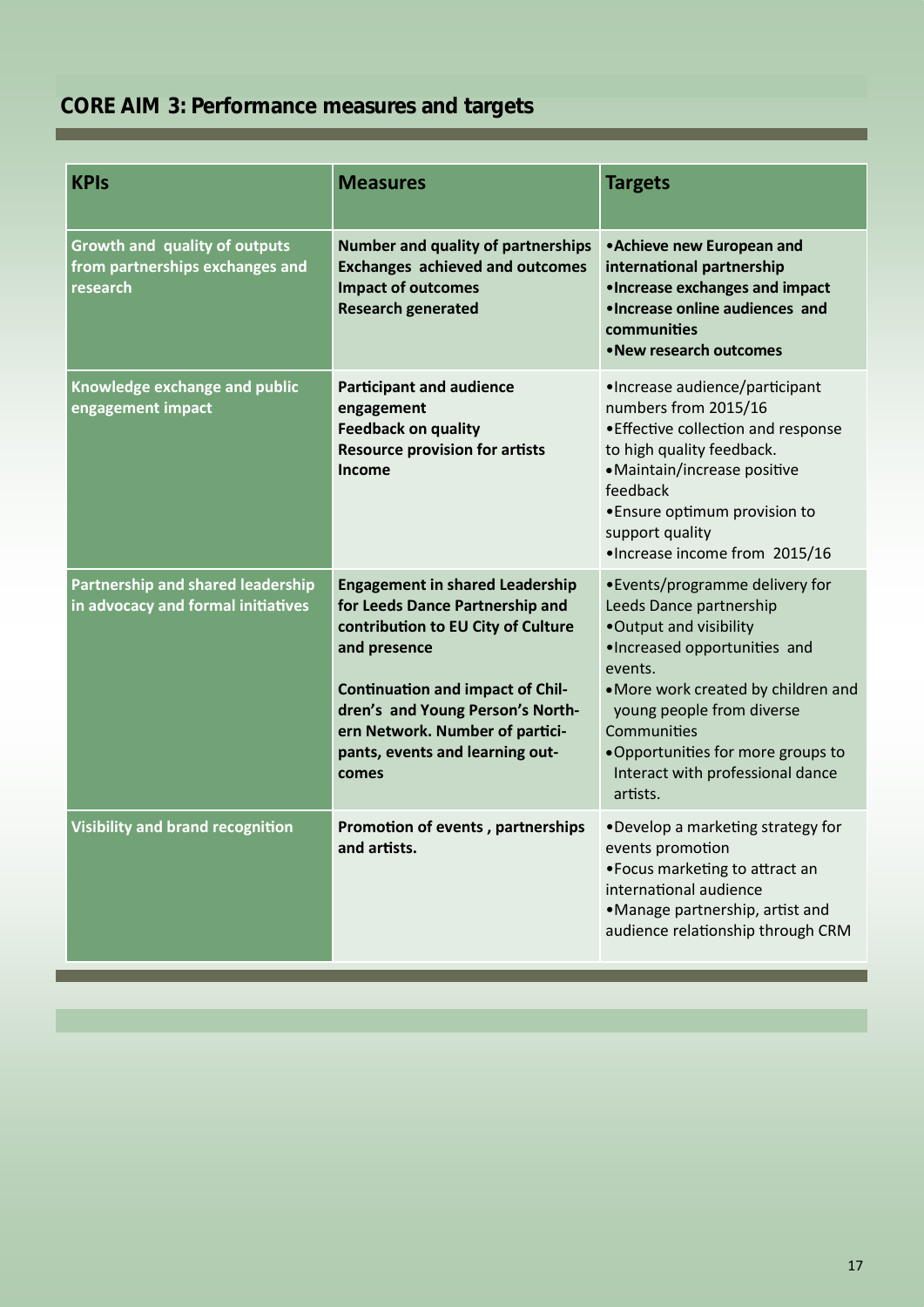## **Financial and Institutional Sustainability**

## **Ensure that all resources are developed and utilised to fully support the ambitions of the School**

**Facilities** - the School boasts excellent facilities that are both carefully maintained and beautifully presented. However we face challenges because of the restricted footprint of our current site and the listed status of some of the buildings. Our location at the edge of the city centre also provides us with a challenge in terms of visibility and connectivity to the cultural life of the city. If we are to maintain our world leading status we must recognise the difficulties that are presented by our current home and make plans to overcome these issues. This includes the need to have more space in which to deliver our training and more educational and recreational space. In addition we would benefit from being able to provide high quality student accommodation, particularly with the increasing internationalisation of our student base.

#### **ICT** - our existing IT

infrastructure and use of technology needs to be taken to another level to embrace fast moving technology and continue supporting the organisation into the future. Use of technology will help open up to and communicate with the wider world, enhance teaching and learning and provide valuable insights and connections with our stakeholders.

**Marketing** – the School does not yet enjoy the profile that its staff and students feel that it warrants and previously lacked the capacity to make an impact in this area. In order to make our vision and this plan achievable, significant investment must be made into raising the profile of the organisation and reaching out to global markets as well as the city, region and UK.

**Human Resources** - our most

important resource is the dedicated staff team that makes the School what it is. We will continue to provide an open and honest culture that enables all staff to contribute to their full capacity to the success of the organisation. We will also continue to monitor equality and diversity and benchmark wherever possible to other similar organisations.

#### **Objectives**

FIS1.1 Continue to maintain and present our existing estate to the highest standards.

FIS1.2 To explore any opportunities to expand and upgrade our existing facilities.

FIS1.3 Consider options for providing student accommodation.

FIS2.4 Continue to develop our IT infrastructure to support the best possible student experience and to maintain our relationships with external stakeholders.

FIS1.5 To invest in training and support for our staff. FIS1.6 Monitor and benchmark equality and diversity of our staff.

FIS1.7 To invest in developing a marketing function which can support our future ambitions.

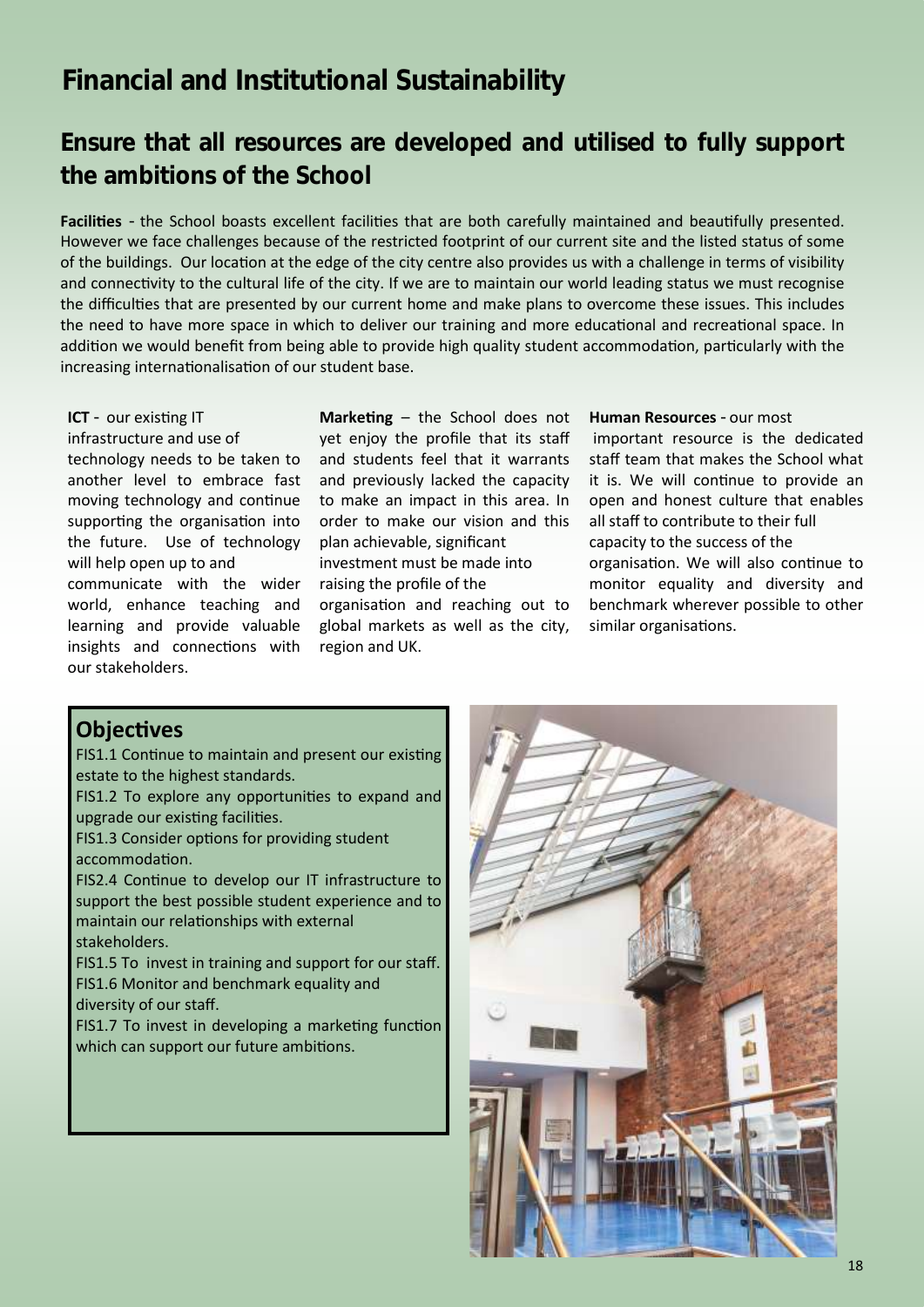## **Effective and efficient Financial and Resource management**

**Maintain the Economic and Financial Sustainability of the School within the context of an uncertain external economic and funding climate**

The School has put in place a strategy for the management of both it's financial health and resources in order to 'future proof' it's position and that of its stakeholders.

Key success factors include providing an actively managed finance function which produces, analyses and reports on both past, current and proposed financial performance and applies rigorous assessment of any new projects and initiatives which will have an impact on the School.

Success will be driven by the efficient use of physical assets, staff and other resources available to the School.

Much of the development work which will support our sustainability and resilience is an extension of existing activity but in addition to this there is an intention to build an effective fundraising function which will embed a culture of fundraising and giving and generate income made up from a range of sources including statutory, trusts and foundations, corporate sponsorship and individuals.

#### **Financial Objectives**

FIS2.1 Ensure the efficient and effective active management of all aspects of the School's finances. FIS2.2 Retain sufficient level of reserves required for financial stability and working capital purposes, as specified from time to time by the Governing Body.

FIS2.3 Maintain an operating surplus at the level specified from time to time by the Governing Body.

FIS2.4 To ensure that cash and liquidity position is maintained.

FIS2.5 To ensure the level of tuition fees and related student income is maximised by the recruitment and retention of student numbers and the appropriate mix of UK, EU and Overseas students.

FIS2.6 To ensure that income from grants and commercial activities is maximised.

FIS2.7 To build an effective fundraising function meeting overall income targets and providing funding for specific activities.

FIS2.8 To ensure that expenditure is closely controlled, procurement managed and operational efficiency maintained and monitored.



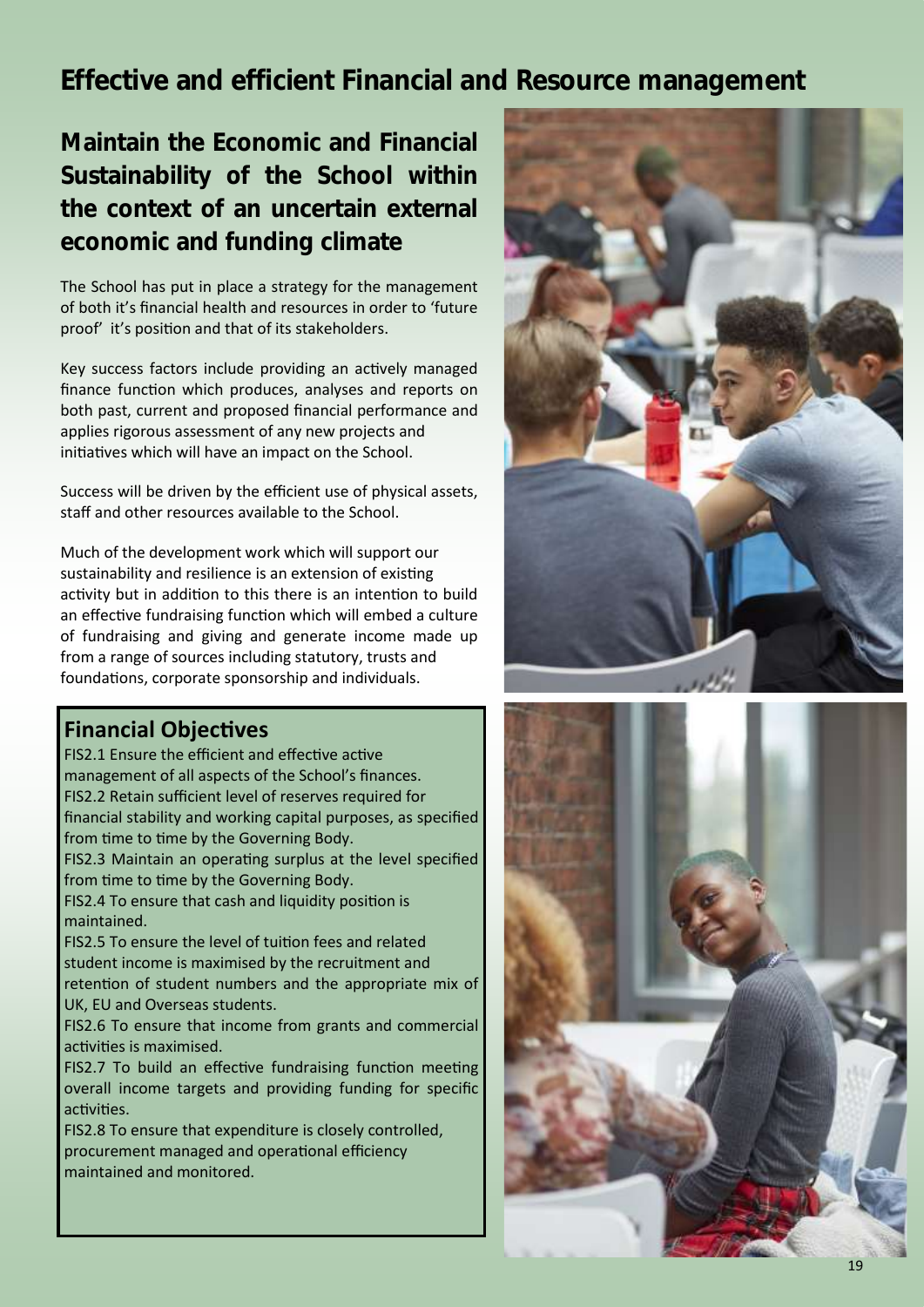## **Developmental and Financial Priorities Action Plan 2017-2022**

## **Expansion of course portfolio, Access, Internationalisation and progression:**

- $\Rightarrow$  Maximise opportunities within the Leeds Dance Partnership and the City of Culture 2023 to enhance NSCD's offer to children young people, arts professionals and the wider public.
- $\Rightarrow$  Targeted approach to widening participation, clear & developed progression routes.
- $\Rightarrow$  Develop artistically driven partnership working in order to embed dance in the offer for young people locally, regionally and across the north
- $\Rightarrow$  Stabilise and secure funding for the CAT programme with the DfE and other organisations.
- $\Rightarrow$  Continue to develop our evolving portfolio of learning programmes and curricula, ensuring teaching of the highest level, while ensuring value for money.
- $\Rightarrow$  Ensure we remain able to recruit a diverse and highly talented student and population, and can grow overseas recruitment, we will increase investment in all areas of recruitment and promotion and grow our international profile and partnerships.
- $\Rightarrow$  Enhance understanding of the NSCD brand in key regions
- $\Rightarrow$  Increase media coverage of NSCD and its innovations in UK and international print and web.
- $\Rightarrow$  Increase staff and student awareness of the internationalisation priorities within the School using various communications channels.

## **Research & Scholarly activity:**

- $\Rightarrow$  Take a proactive lead in setting the research agenda and to translate that research into internationally competitive teaching.
- $\Rightarrow$  Connect to 'early' and 'Mid' career research networks to encourage development of research communities of practice.
- $\Rightarrow$  Provide a mentoring system for staff through 'research cafes' to facilitate engagement and offer advice.
- $\Rightarrow$  Ensure that the School's Workload Allocation Model (WAM) properly reflects research, scholarship and research impact activities.
- $\Rightarrow$  Developing practice led research and supporting teaching staff to gain Higher Education Academy Fellowships.
- $\Rightarrow$  Raise quality and ambition through choice of content and dissemination.